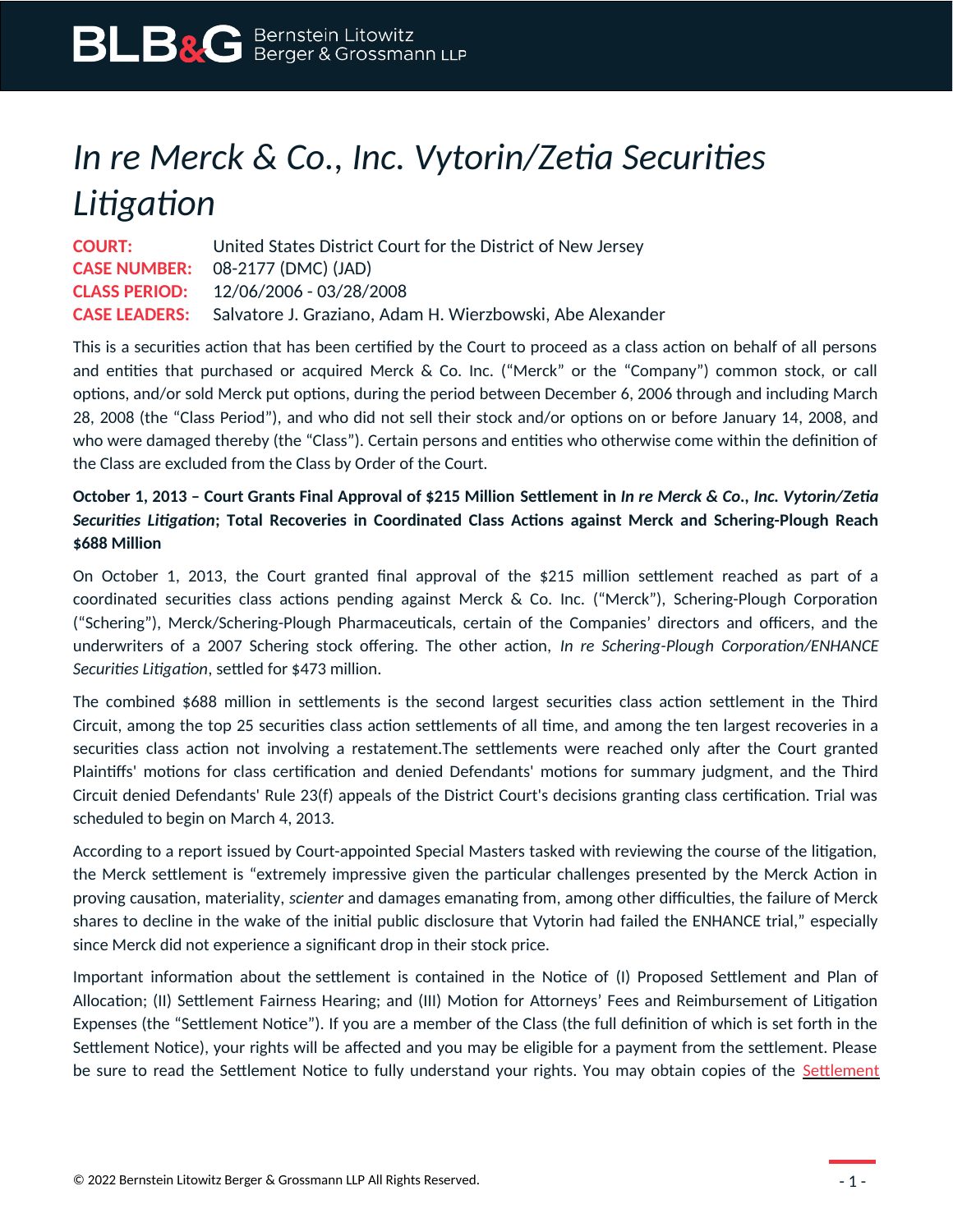

[Notice](https://www.blbglaw.com/cases/merck-co-inc-vytorin-related/_res/id=Attachments/index=0/Merck%20-%20Notice%20-%20FINAL.pdf) and Claim Form (no longer available) from the [Case Documents](https://www.blbglaw.com/cases/merck-co-inc-vytorin-related?viewDocs=1) page on this website or from [www.merckvytorinsecuritieslitigation.com](http://www.merckvytorinsecuritieslitigation.com/).

### **Background**

The action arises from allegations that Merck, one of the world's largest pharmaceutical companies, concealed material information and made false and misleading statements relating to Merck's multi-billion dollar blockbuster drugs Vytorin and Zetia. In particular, it is alleged that Merck improperly withheld the results of the "ENHANCE" clinical trial, which contradicted Merck's initial public statements and presentations claiming that the Company expected the trial to "demonstrate [the] additional benefits of Vytorin," thereby driving "future growth."

The results of the trial, which Merck partially released on January 14, 2008 in response to public pressure, revealed that not only did the Company's cholesterol drugs show "no statistically significant difference" in plaque buildup, but that the fatty arterial plaques actually grew somewhat faster than in those patients taking a cheaper generic drug. Following this announcement, the House of Representatives' Committee on Energy and Commerce and its Subcommittee on Oversight and Investigations began a probe into the Defendants' "withholding of clinical trial data that may significantly affect the medical management of hypercholesterolemia, as well as the use of misleading statement [sic] in direct-to-consumer advertisements for prescription medicines."

The Complaint in this action claims that, as a result of Merck's dissemination of materially false and misleading information, as well as the failure to disclose material facts during the Class Period, the market price of Merck's common stock was artificially inflated, thereby causing damage to Class Members.

#### **Case Developments**

On July 2, 2008, the Honorable Dennis M. Cavanaugh appointed BLB&G clients Jacksonville Police and Fire Pension Fund and the General Retirement System of the City of Detroit, along with other public pension funds, Co-Lead Plaintiffs and BLB&G as Co-Lead Counsel for the Class. On October 6, 2008, the Lead Plaintiffs filed the Consolidated Class Action Complaint.

Defendants moved to dismiss on December 12, 2008. Lead Plaintiffs filed their opposition to the motion to dismiss on February 9, 2009 and an amended opposition brief on February 12, 2009, and Defendants replied on April 9, 2009. On September 2, 2009, Judge Cavanaugh denied Defendants' motion to dismiss in its entirety. Click [here](https://www.blbglaw.com/misc_files/MerckVytorinMTDOpinion.pdf) to view the opinion.

Fact discovery was completed in October 2011 and expert discovery was completed on January 10, 2012. On February 9, 2012, Lead Plaintiffs filed a Second Amended Consolidated Complaint for Violation of the Federal Securities Laws (the "Complaint").

Briefing on class certification was completed in January 2012 and, on September 25, 2012, the Court issued an Order and an Opinion granting Lead Plaintiffs' motion certifying the Class, appointing Lead Plaintiffs as Class Representatives and appointing Lead Counsel as Class Counsel.

On March 1, 2012, Defendants moved for summary judgment dismissing the Complaint. The motion was fully briefed on May 18, 2012 and, on September 25, 2012, the Court issued an Order denying the motion.